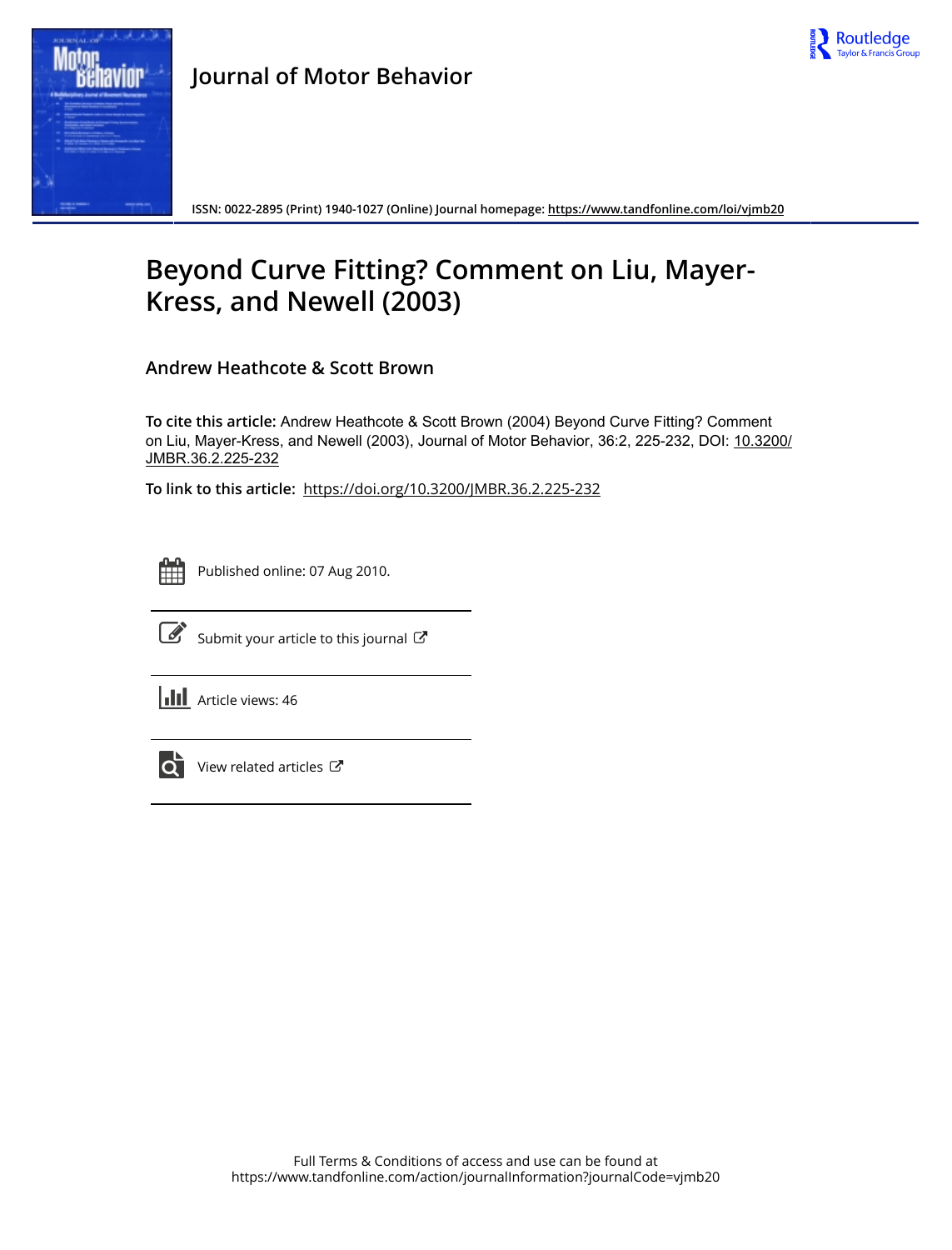# **Beyond Curve Fitting? Comment on Liu, Mayer-Kress, and Newell (2003)**

#### **Andrew Heathcote**

School of Behavioural Sciences University of Newcastle, Australia

### **Scott Brown**

Department of Cognitive Science University of California, Irvine

**ABSTRACT.** Y.-T. Liu, G. Mayer-Kress, and K. M. Newell (2003) fit learning curves to movement time data and suggested 2 new methods for analyzing learning. They claimed that the methods go "beyond curve fitting." However, in neither their curve fitting nor their new methods is measurement noise accounted for, and therefore they produce inefficient and biased results. Using the data of Liu et al., in which variance caused by learning is small relative to the level of noise for most participants, the present authors demonstrate those problems and provide better alternatives that are more noise tolerant, more powerful, and go beyond curve fitting without displaying the extreme bias produced by the methods of Liu et al.

*Key words:* averaging, learning curve, model testing, motor learning

iu, Mayer-Kress, and Newell (2003) examined learning in a discrete movement task. Participants were required iu, Mayer-Kress, and Newell (2003) examined learning<br>in a discrete movement task. Participants were required<br>to produce a 5° elbow flexion in 125 ms. The data consisted of the movement times (MT) for 8 participants over 200 trials. Changes in MT caused by learning were small relative to the level of noise (see Figure 1): For Participants C, D, G, and H, only the first-trial MT was greater than were later MTs; for Participants E and F, the MTs were greater on only the first two trials; and MT for Participant A was less for the first trial than on later trials. Participant B showed greater learning, but even that was not substantial; MTs were greater only on the first six trials than were MTs from later trials. Evidently, any analysis of learning for those data must tolerate substantial noise.

Noisy learning curves such as those of Liu et al. (2003) are usually modeled by an equation of the following form:  $MT = f(t) + \varepsilon(\theta)$ , where  $f(t)$  is a deterministic function of practice trials (*t*), and  $\varepsilon(\theta)$  is a random variable with zero mean, that is,  $E(\varepsilon) = 0$ , and with parameter vector  $\theta$ . That form is implicitly assumed by Liu et al.'s use of least squares regression, which is optimally efficient if  $\varepsilon$  is normal and is asymptotically efficient even when  $\varepsilon$  is nonnormal, under mild regularity conditions (see Jennrich, 1969). However, Liu et al. did not fit MT, but instead fit absolute error,  $AE = |MT - 125|$ .

If the aim of fitting is to estimate  $f(t)$ , then least squares regression on *AE* is clearly inappropriate. When performance is variable, the mean value of *AE* must be greater than zero, even when mean MT is exactly 125 ms. As can be seen in Figure 1, performance was clearly variable. The bias induced by using *AE* is a function of both the level of variability and the distance between  $f(t)$  and its asymptote. Larger variability leads to greater average *AE* values, and, as  $f(t)$  approaches asymptote, the bias increases, systematically distorting the shape of the estimated function. In short, the function estimated by least squares regression on *AE* is not  $f(t)$  but  $f(t) + B(t, \theta)$ , where  $B(t, \theta)$  is the (trial and noisedependent) bias.

We strongly recommend that researchers avoid the use of *AE* when their data contain noise, which is always the case for response time measures such as MT (cf. Luce, 1986). In the following sections, we report least squares regression results for the data of Liu et al. (2003) and analyze on the basis of MT rather than *AE* the two new methods that they proposed. Our analyses of their two new methods for going beyond curve fitting reveal further problems caused by the failure of Liu et al. to account for the effects of noise. First, however, we examine the statements of Liu et al. concerning the most powerful method in a researcher's armory for minimizing the effects of noise: averaging.

*Correspondence address: Andrew Heathcote, School of Behavioural Sciences, Aviation Building, University of Newcastle, NSW, 2308, Australia. E-mail address: andrew.heathcote@newcastle. edu.au*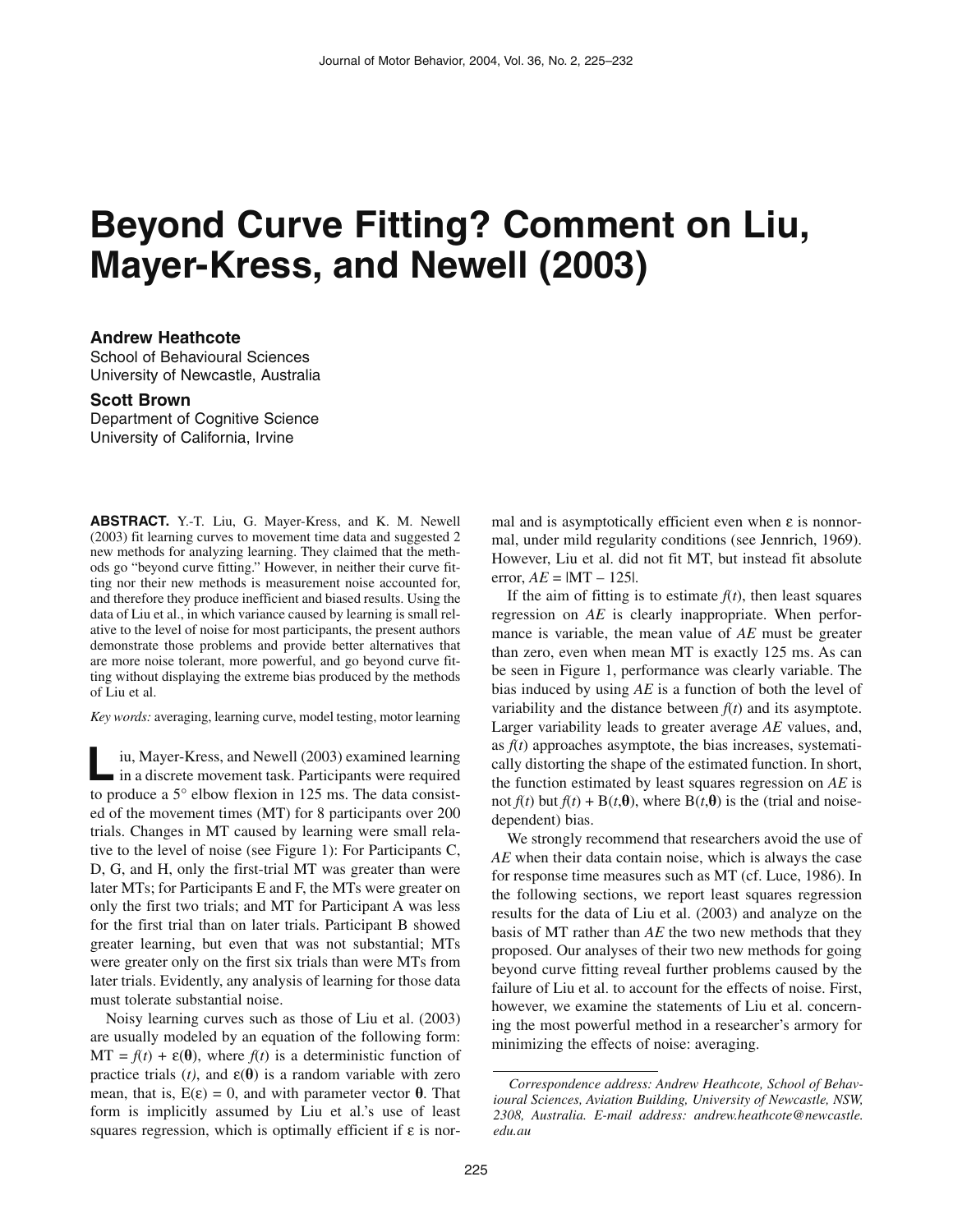

**FIGURE 1.** MT (movement time) data (dots) for each participant (A . . . H; see ordinate labels) of Liu, Mayer-Kress, and Newell (2003), locally weighted scatterplot smoother (LOWESS) smooths (dash-dot lines), and best-fitting exponential (solid lines) and power (dashed lines) functions. The target MT was 125 ms (horizontal dotted lines).

#### **Averaged Learning Curves**

We agree with the caution of Liu et al. (2003) concerning the averaging of learning curves across participants. Brown and Heathcote (2003a) provided a simple proof that an arithmetic average of curves has the same form as the component curves if and only if the component curves are linear in all parameters that vary across components. The core of that proof has been known since at least 1821, when Cauchy published it; the interested reader is referred to Aczel (1966) for extensions (e.g., averages other than arithmetic). Heathcote, Brown, and Mewhort (2003) provided simple graphical and inferential methods of checking whether the linearity condition holds in noisy data. Their analysis of data from Heathcote, Brown, and Mewhort's (2000) survey of learning studies suggested that that condition rarely holds in practice. Brown and Heathcote showed that averaging across exponential functions that differ in their rate parameters by as little as a single order of magnitude can produce an average curve better fit by a power function. Hence, curves produced by averaging across participants will usually not be characteristic of participant curves, and in any attempt to adjudicate between nonlinear models of participant learning one should not rely on data averaged over participants.

However, we disagree with Liu et al. (2003) with respect to averaging over trials. Brown and Heathcote (2003a) proved that averaging across trials has no effect on the form of exponential functions, producing a change only in the (linear) scale parameter. Because only a linear parameter is changed, the trial average function remains exactly exponential; therefore, trial averaging will not cause a bias against the exponential form. Brown and Heathcote also showed that the bias induced by trial averaging of power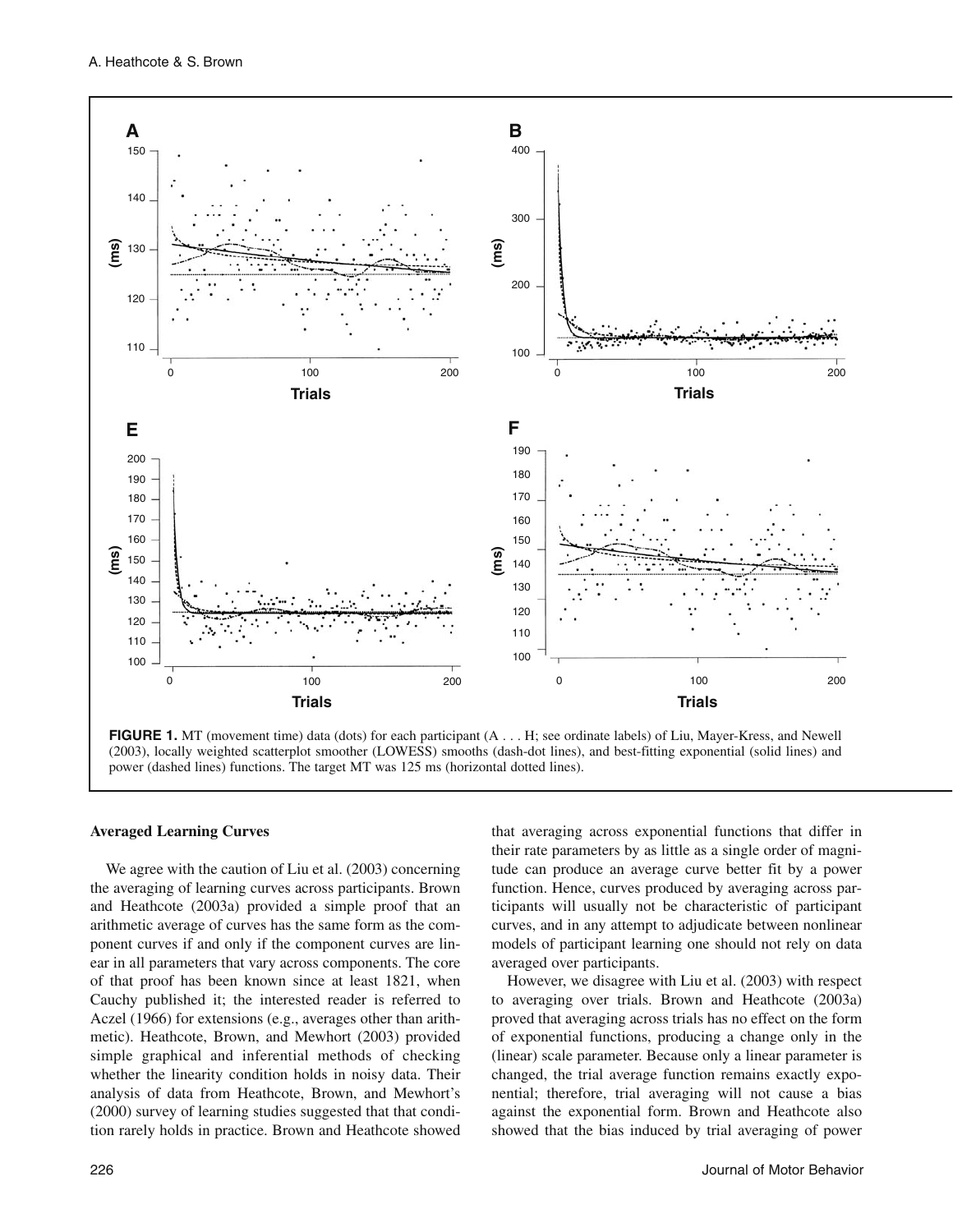

functions is usually negligible, except in a region of extreme curvature, and even then only when the number of trials averaged is large relative to the extent of that region. Brown and Heathcote's analysis of trial averages of data from the survey of Heathcote et al. (2000) showed that there was little effect on the relative fit of power and exponential functions. Trial averages are very useful because of their ability to reduce noise. For example, Brown and Heathcote's trial averages produced  $R^2$  values comparable with averages across participants with only a minimal risk of the distortion caused by participant averages. Noise causes discrimination between exponential and power functions to fail, approaching no discrimination with extreme noise (Brown & Heathcote, 2003b). Hence, trial averaging can improve discrimination between curve forms.

Trial averages, and generalizations of trial averages usually referred to as *smooths* (e.g., Bowman & Azzalini, 1997), are particularly useful for exploratory data analysis and graphical display of trends in noisy data—hence, their popularity among researchers. The thick wavy lines in Figure 1 show broad trial averages (encompassing 50 trials) obtained using the widely available locally weighted scatterplot smoother (LOWESS; Cleveland, 1979). The smooth for Participant A contradicts the claim of Liu et al. (2003) that Participant A showed no learning. Although weak relative to the extent of the noise, there is a clear downward trend in the data, which we confirmed by performing the statistical test reported in the next section. Participant C, in contrast, showed a clear upward trend, which might arouse suspicion that fatigue effects were present. It is only with the aid of the trial averages that such trends become evident.

The smooths in Figure 1 also illustrate a weakness of trial averages; they are unable to follow the fast changes evident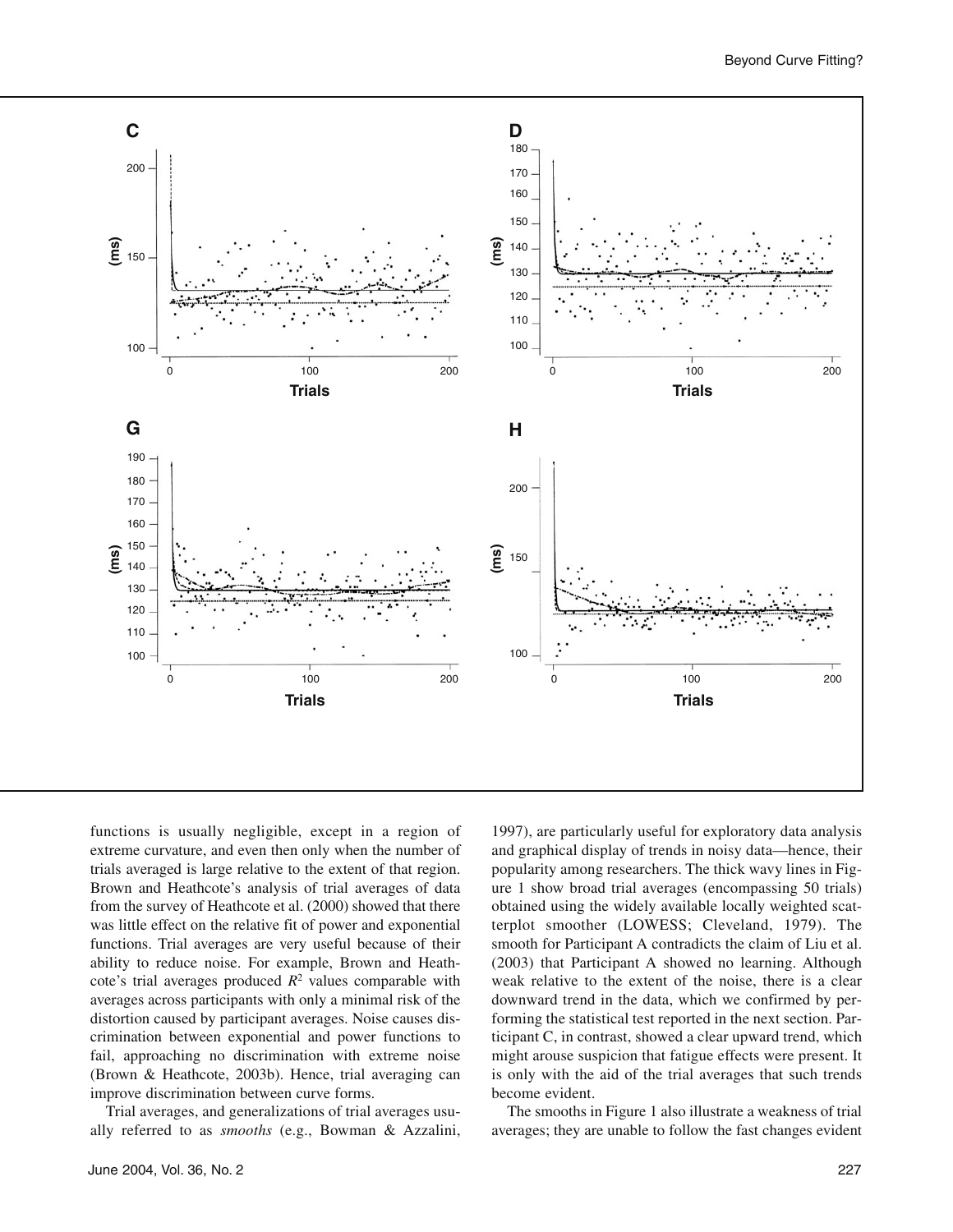in early trials. Clearly, one must choose the widths of trial averages to suit the rate of change in the data, and trial averages may not be suitable for all data. The data of Liu et al. (2003) provide a very difficult case for the analysis of learning both because noise was high and because, for all but Participant A, learning was largely confined to the first few trials. However, trial averages remain useful even in cases such as those because they enable one to check for slow variations in the right tail of the learning function that might confound fits of parametric curves such as the power and exponential, which make a strong assumption of constancy in the right tail.

#### **Curve Fitting**

In Table 1, we provide the proportion of variance accounted for by least squares regressions on the MT data for the exponential  $(A_E + B_Ee^{-rt})$  and power  $(A_P + B_Pt^{-c})$ functions. Those equations have two linear parameters that quantify the asymptote (*A*) and the scale of change (*B*) of the learning function, and one nonlinear parameter, the exponential rate (*r*) and the power exponent (*c*). Unlike the *AE* regressions of Liu et al. (2003), the exponential is favored in the majority of participants. Because of the possible fatigue effect for Participant C revealed by the smooths, we used the entire data set (200 trials) rather than the method of Liu et al. (they used the last 100 trials to estimate *A*). When only the first 50 and first 10 trials were fit for Participant C, the fit of the exponential function remained superior. For all fits, the proportion of variance accounted for by both curves was significant, with  $p < .001$  for all but Participant C ( $ps = .001$ ) and .047 for the exponential and power functions, respectively) and Participant A ( $ps = .016$  and .04 for the exponential and power functions, respectively). The latter result contradicts the statement of Liu et al. that Participant A showed no learning and confirms the gradual change made evident by the LOWESS plot in Figure 1. The thin, smooth curves in Figure 1 plot the best-fitting exponential (solid line) and power (dotted line) functions.

Liu et al. (2003) claimed that there was "no significant difference in the percentage of variance accounted for" (p. 197) by the power and exponential functions. However, they did not report any inferential tests of that difference and so had no basis for their statement. One can perform inferential tests by using the nested model technique of Heathcote et al. (2000). In that test, one must fit a four-parameter function that has both power and exponential components: the asymptote power exponential (APEX) function, that is,  $A + Be^{-\alpha t}t^{-\beta}$ . The APEX function *nests* (i.e., has as a special case) both the power function (when  $\alpha = 0$ ) and an exponential function (when  $\beta = 0$ ). Nesting allows one to test the significance of the power and exponential components by using an *F* test:

$$
F_{(f-r,N-f-1)} = \frac{(N-f-1)(R_F^2 - R_R^2)}{(f-r)(1 - R_F^2)}.
$$

The subscripts *F* and *R* refer to the full (i.e., APEX) and reduced (i.e., power or exponential) models, with  $f = 4$  and  $r = 3$  *df*, respectively, corresponding to the number of parameters estimated for each model. *N* is the number of data points. The results of those tests are presented in Table 1;  $R^2_{APEX} - R^2_{E}$  tests the power component (i.e., the loss of fit when the power component is omitted), and  $R^2_{APEX} - R^2_{P}$ tests the exponential component (i.e., the loss of fit when the exponential component is omitted). Highly significant evidence for a purely exponential component was obtained for 4 participants, whereas the power component never approached significance, except marginally for Participant H. Because of its faster approach to asymptote, Figure 1 reveals that among the participants with highly significant differences, Participants B, E, and F favored the exponential function. In addition, because the power function overestimated the first point, Figure 1 shows that C favored the exponential function.

| Participant | $R_{\rm E}^2$ | $R^2$ <sub>p</sub> | $R^2_{APEX}$ | $R^2_{APEX} - R^2_{E}$ | $\overline{F}$ | $\boldsymbol{p}$ | $R^2_{APEX} - R^2_{P}$ | $\boldsymbol{F}$ | $\boldsymbol{p}$ |
|-------------|---------------|--------------------|--------------|------------------------|----------------|------------------|------------------------|------------------|------------------|
| A           | .051          | .041               | .051         | .000                   | 0.00           | .997             | .010                   | 2.01             | .157             |
| В           | .843          | .733               | .843         | .000                   | 0.00           | .996             | .110                   | 136.05           | .000             |
|             | .082          | .040               | .082         | .000                   | 0.00           | 1.000            | .042                   | 9.00             | .003             |
| D           | .098          | .097               | .098         | .000                   | 0.00           | 1.000            | .001                   | 0.23             | .633             |
| E           | .398          | .356               | .398         | .000                   | 0.00           | 1.000            | .042                   | 13.61            | .000             |
| F           | .357          | .309               | .357         | .000                   | 0.00           | 1.000            | .048                   | 14.49            | .000             |
| G           | .167          | .170               | .170         | .003                   | 0.63           | .428             | .000                   | 0.00             | 1.000            |
| Н           | .346          | .359               | .358         | .011                   | 3.46           | .064             | .000                   | 0.00             | 1.000            |

**TABLE 1. Fits of the Exponential (Subscript E), Power (Subscript P), and APEX (Subscript APEX) Functions**

*Note*. *F* ratios,  $df = (1, 195)$ , tested the  $R^2$  difference in the preceding column. APEX = asymptote power exponential function.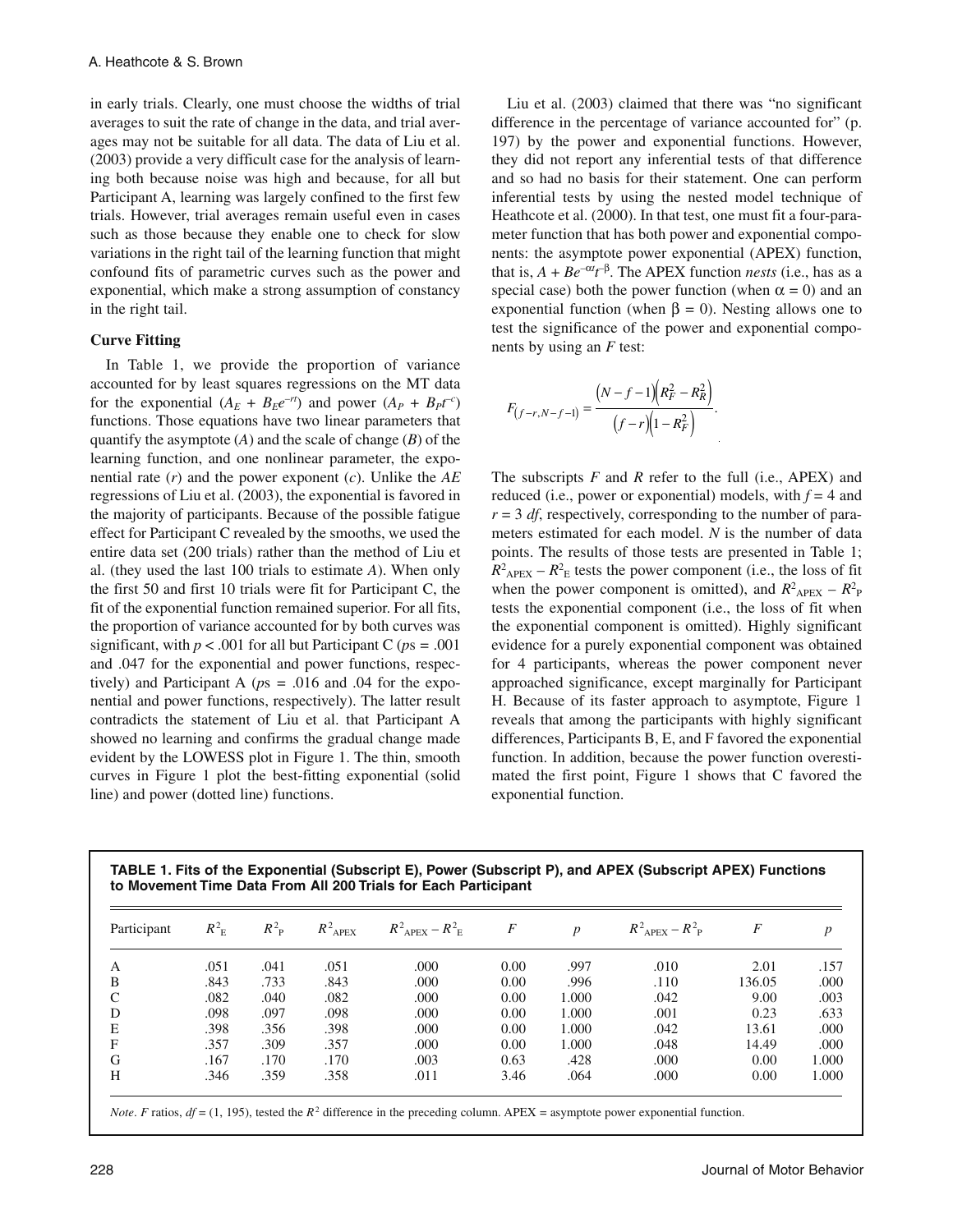#### **Beyond Curve Fitting**

We agree with Liu et al.  $(2003)$  that it is desirable to have tests that go beyond curve fitting in the sense of looking at more than relative goodness-of-fit of parametric models. However, we conceptualize that approach somewhat differently from Liu et al. as being about nonparametric analyses, that is, analyses that are not prefaced on a particular parametric model or finite set of parametric models. The "fat-tails indicator" (FTI) of Liu et al., in contrast, is based on parametric (i.e., power and exponential) model estimates. Liu et al. proposed a measure called absolute FTI  $(\lambda_{abs})$  for discriminating between power and exponential learning curves and then extended it to a relative FTI ( $\lambda_{rel}$ ) test, but they "do not claim  $\dots$  that this  $\dots$  is optimal in any sense" (p. 203).

To test the bias and efficiency of  $\lambda_{\text{abs}}$ , we performed a simulation study using 10,000 noisy exponential curves and 10,000 noisy power curves, created by adding normally distributed deviates with mean zero and standard deviation 10 to the fits reported by Liu et al. (2003) for their Participant B (see Figure 2 in Liu et al.).<sup>1</sup> We compared the model discrimination performance of  $\lambda_{\text{abs}}$  against simply picking the model with the best fit (i.e., highest  $R^2$  value). According to the suggestions of Liu et al., we counted  $\lambda_{\text{abs}} \leq 0$  as exponential and  $\lambda_{\text{abs}} > 0$  as power.

The best-fit test correctly identified power curves in 96% of simulated decisions, whereas  $\lambda_{\text{abs}}$  identified the power curves at close to chance levels (48%). For the exponential curves,  $\lambda_{\text{abs}}$  was 100% correct and the best-fit test was 98% correct. Those results indicate a strong exponential bias in  $\lambda_{\text{abs}}$ . The relative FTI ( $\lambda_{\text{rel}}$ ) of Liu et al. (2003) was even worse: It was provably biased against power functions. Given a noiseless power function, the power function estimated from the data by any competent method is exactly the same as the data. That equality makes the numerator in Equation 6 of Liu et al. equal to zero, and therefore  $\lambda_{rel}$ always incorrectly chooses an exponential model for pure power curves! We confirmed, using the same simulation method applied to  $\lambda_{\text{abs}}$ , that the extreme bias also applies to noisy curves;  $\lambda_{rel}$  always classified the power data as exponential. Clearly, the FTI methods of Liu et al. should be avoided. In contrast, a simple comparison of goodness-offit performs well, and we recommend its use.

Liu et al. (2003) suggested a second method of going beyond learning curves that is truly nonparametric—their discrete proportional error change measure  $(R_n)$ .  $R_n$  is very similar to the relative learning rate (RLR) measure that Heathcote et al. (2000) used to characterize differences and similarities among continuous parametric learning curves with apparently unrelated forms. Heathcote and his colleagues' measure produced simpler results for continuous curves, and the same conclusions apply to  $R_n$ ; therefore, we use RLR here:  $RLR(t) = f'(t)/[f(t) - f(\infty)]$ . The prime indicates differentiation with respect to *t*, and we assume that *f* must be once differentiable and strictly monotonic. Constant RLR is a defining feature of the exponential function,

 $RLR = r$ ; therefore, average RLR directly estimates the exponential rate parameter. For a power function, RLR decreases to zero hyperbolically—RLR $(t) = c/t$ . Therefore, detecting a significant decrease in RLR with trials favors a power function, although not uniquely.

Two problems arise when estimating RLR from noisy data. One problem is paramount for asymptotic samples, in which the true RLR denominator approaches zero. As the true denominator approaches zero, even very small perturbations caused by noise can produce very large fluctuations in RLR estimates. Any attempt to summarize the behavior of RLR can become dominated by those effects, obscuring useful information about changes in MT with practice in early trials. That behavior is evident in Figures 3 and 4 of Liu et al. (2003), in which they used a linear regression to summarize the behavior of the RLR estimates. They reported that slopes were not significantly different from zero and concluded that learning was exponential because RLR did not change with practice. However, it is evident from their Figure 4 that because their estimates were swamped by asymptotic noise, their estimates did not differ significantly from zero overall.2

The second problem with the direct calculation of  $R_n$  for each pair of trials (and the corresponding calculation of RLR) in Liu et al. (2003) is that it relies on an accurate estimate of  $f(\infty)$ . Even a small error in that estimate (as might have happened because of fatigue for Participant C) can produce extremely large distortions in RLR estimates. That approach also relies on having a long and stationary set of measurements of asymptotic performance, which is not always available or even practicable. Unfortunately, the two problems tend to compound each other; measurement of asymptotic performance improves the asymptote estimate but also increases asymptotic noise.

Estimating the RLR function by using regression rather than by calculating directly can solve both problems. For the exponential function,  $-f'(t) = r[f(t) - f(\infty)]$ , and thus a linear regression with slope  $r$  and intercept  $-rf(\infty)$  is predicted in a plot of  $-dMT(t + 1/2)$  against  $\overline{MT(t+(1/2))}$ , where  $dMT(t + 1/2)$ 1/2) = MT(*t* + 1) – MT(*t*) estimates *f'*, and  $\overline{MT(t+(1/2))}$ (the average value of MT over trials  $t$  and  $t + 1$ ) estimates  $f$ . The plot for Participant B is shown in Figure 2. A quadratic regression<sup>3</sup> (solid line in Figure 2) reveals a significant linear,  $F(1, 196) = 28.6$ ,  $p < .001$ , but not a quadratic,  $F < 1$ , component, with  $R^2 = .129$ . It is evident from Figure 2 that only the first five points provided much information about the RLR function. The first point is clearly highly influential; when it is removed, the linear regression indicated by the dotted line in Figure 2 is obtained, with  $R^2 = .156$ . Solving for the parameters, we obtained an asymptote estimate of 124.24 and a rate estimate of 0.3345, both of which are in good agreement with the least squares exponential fit (124.75 and 0.350, respectively).

For the power function,  $-f'(t) = c[f(t) - f(\infty)]^{t-1}$ . Hence, a linear plot of  $dM\Gamma(t + 1/2) \times (t + 1/2)$  against  $\overline{MT(t+(1/2))}$ is predicted, with slope *c* and intercept  $-cf(\infty)$ . In Figure 2,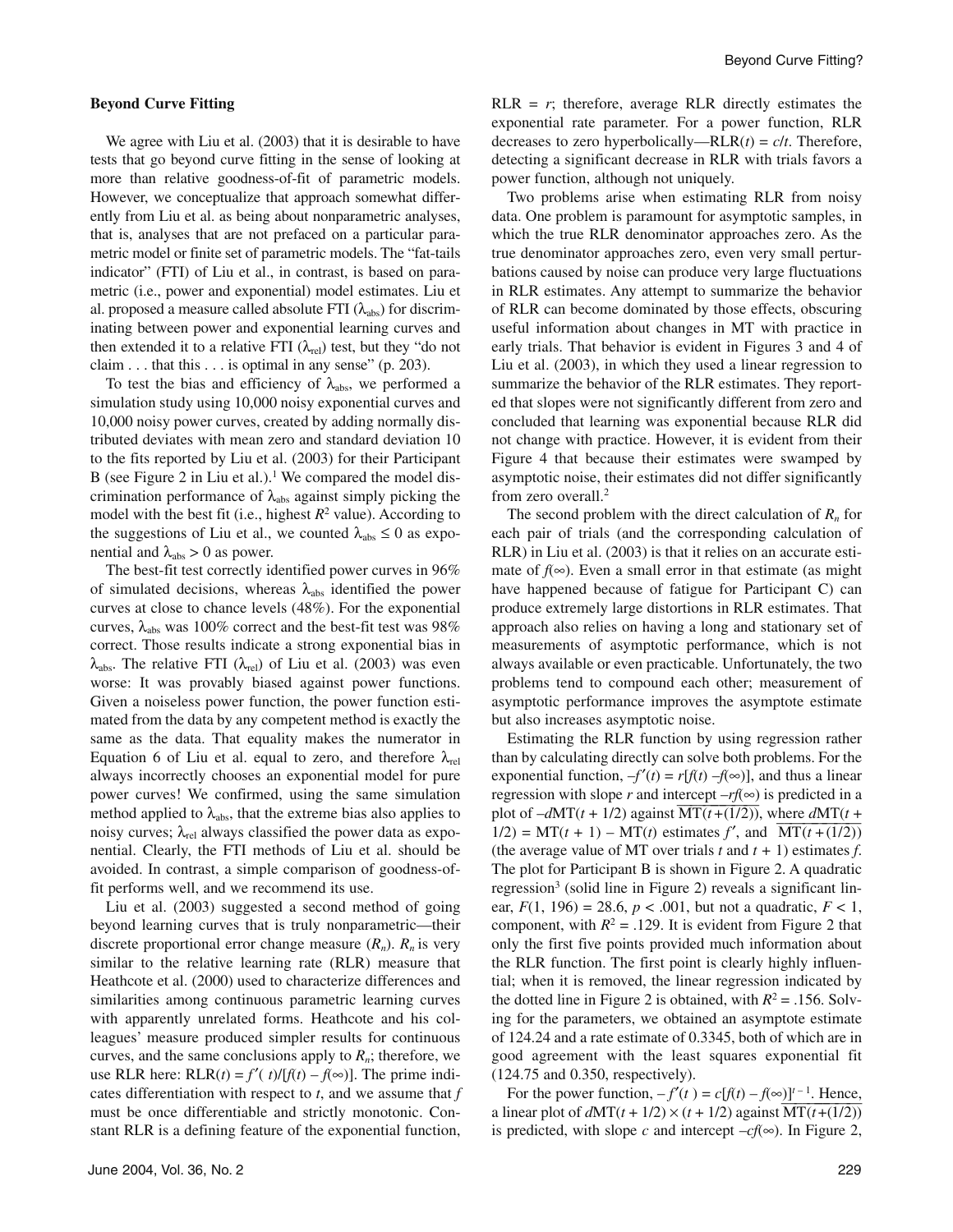

we show the plot for Participant H because that participant had the strongest parametric evidence for a power function. Neither linear nor quadratic components were significant and solid lines indicate a best-fitting quadratic regression.

(*F*s < 1). The linear slope grossly underestimated the power exponent relative to the least squares power fit (4.824) but

only slightly underestimated the asymptote (124.2 vs. 127.0, respectively). Those results do not support the power function as an adequate model of learning, and they indicate that one slow point (calculated from Trials 1 and 2) and two fast points (calculated from Trials 3 and 4 and Trials 4 and 5) were highly influential.

Finally, if one's aim is simply to investigate possible deviations from a reference curve form (e.g., exponential), averaging across participant RLR function estimation plots, for example, over  $dMT(t + 1/2)$  and  $MT(t+(1/2))$  for the exponential, is both convenient and mathematically appropriate, because of their linearity. Averaging will distort the exact form of the nonlinearity in the plot for functions of different forms, but deviation from linearity will still be evident, and the reference curve can be rejected without confounding. Note, however, that in that approach it is assumed that each participant has the same curve form, differing only in parameters.

Given that earlier tests favored the exponential for most subjects, we calculated an average RLR function estimation plot for the exponential function (Figure 2). A quadratic regression gave  $R^2 = .206$ , with a significant linear,  $F(1)$ , 196) = 47.8,  $p < .001$ , but not quadratic,  $F(1, 196) = 2.57$ ,  $p = .11$ , components. The best-fitting linear regression line  $(R<sup>2</sup> = .195)$  had a slope that only slightly overestimated the geometric mean of the rate parameters from the least squares exponential fits (0.412) and the arithmetic mean of their intercepts (127.7 and 126.8, respectively). Given the weakness of learning and high noise levels for most participants, the agreement was surprisingly good. However, it must be acknowledged that nonparametric approaches pay a cost in power relative to parametric approaches, at least when the assumptions of the latter are true. In the data of Liu et al. (2003), which had both little information about the systematic structure of the learning curves and high noise levels, only Participant B provided clear results with RLR plots, and even in that case an influential point had to be censored.

Brown and Heathcote (2002) suggested an alternative nonparametric approach<sup>4</sup> that is more powerful because it makes a slightly more restrictive, but still plausible, assumption about the form of the learning curve: that it is smooth. In that method, one uses trial-averaging techniques (smooths) and bootstrap estimation (e.g., Davison & Hinkley, 1997) to attach probability values to hypotheses of the following form: The regression curve is not significantly different from that of the data-generating model. The method extends Azzalini, Bowman, and Hardle's (1989) approach to model selection by compensating for smoothing bias. By using a Wild bootstrap (Wu, 1986), one can obtain confidence intervals in a completely nonparametric manner (i.e., without assuming any parametric form for the noise; cf. Hardle & Marron, 1991).

We applied Brown and Heathcote's (2002) method to the data of Liu et al. (2003). The analyses returned the inferential probability values shown in Table 2. Higher probability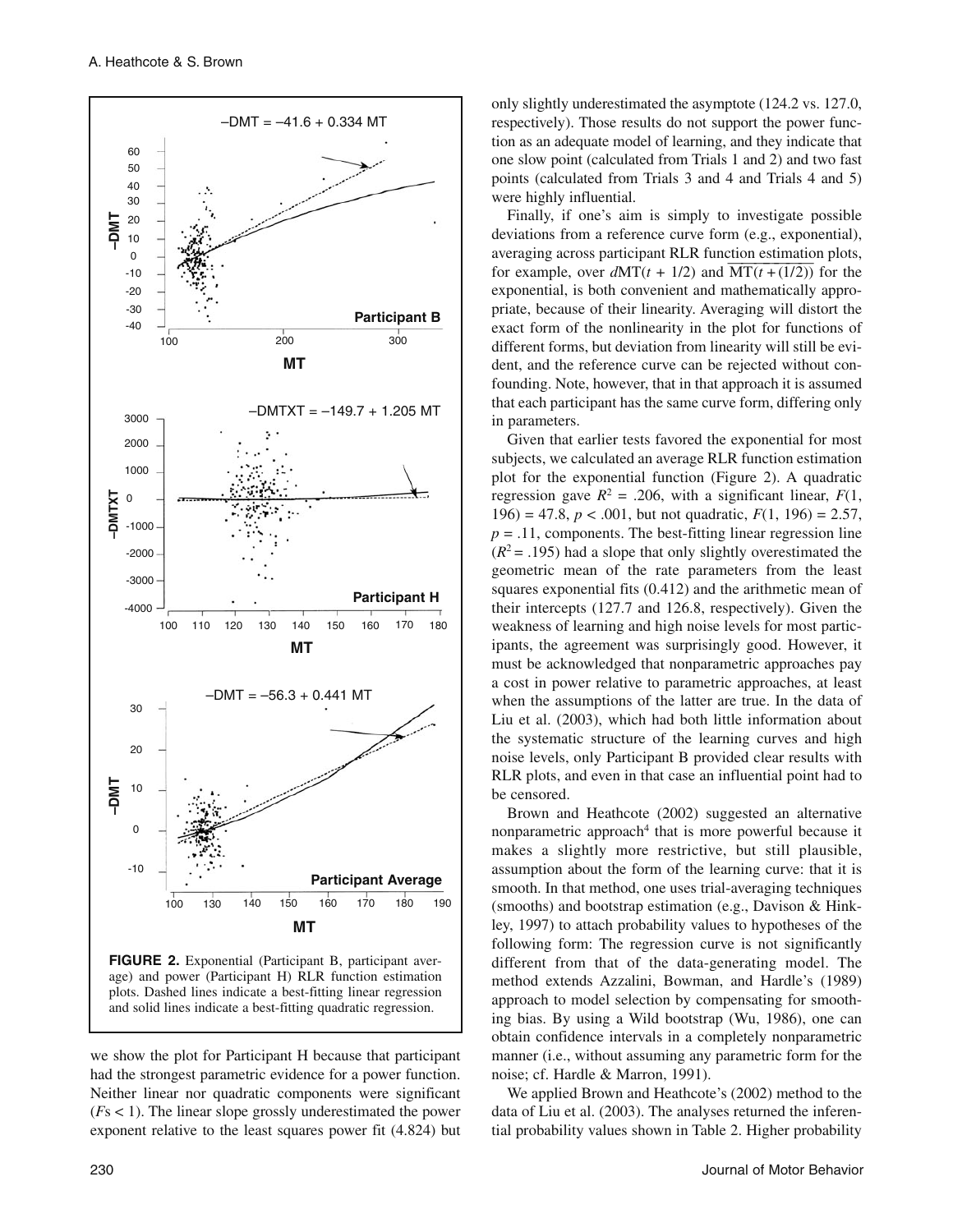



vals (dotted lines) on the location of those estimates under the assumption of either power or exponential models. We modeled error structure by using 5,000 bootstrap samples from the residuals; we calculated smooths by using local linear regression with an Epanechnikov kernel of half-width *h* = 2 (Wand & Jones, 1995).

values indicate greater evidence in favor of the corresponding model. Comparison of power and exponential model probabilities are generally consistent with goodness of fit, although that is not necessarily so (see Brown & Heathcote for an example in which they clearly disagree). Figure 3 shows the smooths and corresponding confidence intervals for Participants B and H. As can be seen in Table 2, the data of Liu et al. (2003) did not have sufficient power to enable them to reject either model, except for those 2 participants. Both models performed fairly poorly for Participant H, and we concluded that neither is entirely adequate in that case. For Participant B, the data in Figure 3 show that the power function badly underestimated early performance and overestimated later performance. The exponential model showed some overestimation around Trial 75 but was generally much better. Figure 3 illustrates the value of confidence intervals generated from Brown and Heathcote's technique—the actual type of misfit can be identified, even in noisy data.

#### **Discussion**

Liu et al. (2003) suggested that traditional methods of discriminating between learning curve models are inadequate, and they proposed two new methods for going beyond curve fitting. However, by using absolute error rather than the raw movement time data in their implementation of curve fitting,